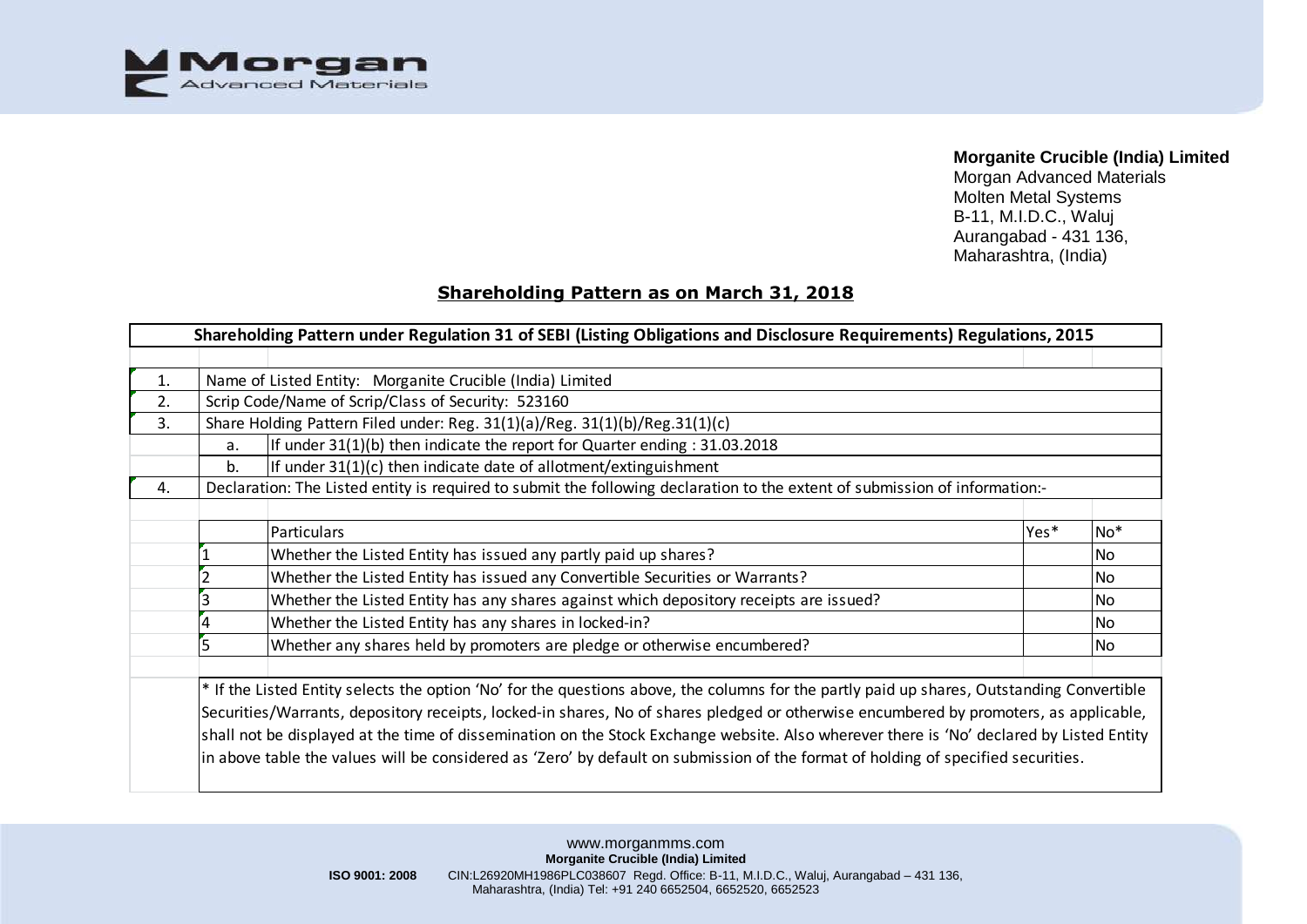

|          | Table I - Summary Statement holding of specified securities |         |                          |                        |                                                 |                |                                               |         |                                                             |              |                    |                                                           |                                                                                  |         |                    |                                                               |                          |                                              |
|----------|-------------------------------------------------------------|---------|--------------------------|------------------------|-------------------------------------------------|----------------|-----------------------------------------------|---------|-------------------------------------------------------------|--------------|--------------------|-----------------------------------------------------------|----------------------------------------------------------------------------------|---------|--------------------|---------------------------------------------------------------|--------------------------|----------------------------------------------|
| Category |                                                             | Nos. of | No. of fully<br>paid up  | No. of<br>Partly paid- | No. of<br>shares                                | Total nos.     | Shareholdi<br>ng as a %<br>of total<br>no. of |         | Number of Voting Rights held in each class of<br>securities |              |                    | No. of<br><b>Shares</b><br><b>Underlying</b><br>Outstandi | Shareholding   Number of Locked in<br>, as a %<br>assuming full<br>conversion of |         | shares             | <b>Number of Shares</b><br>pledged or otherwise<br>encumbered |                          | Number<br>of equity                          |
|          | Category of shareholder<br>sharehold                        |         | equity<br>shares<br>held | shares<br>held         | up equity underlying<br>Depositor<br>y Receipts | shares<br>held | shares<br>calculated<br>as per                |         | No of Voting Rights                                         |              | Total as a<br>% of | ng<br>convertibl<br>securities                            | convertible<br>securities (as<br>a percentage                                    | No. (a) | As a % of<br>total | No. (a)                                                       | As a % of<br>total       | shares<br>held in<br>demateria<br>lised form |
|          |                                                             |         |                          |                        |                                                 |                | SCRR.<br>1957)                                |         | Class eg: X Class eg: y                                     | <b>Total</b> | $(A+B+C)$          | (including)<br>Warrants)                                  | of diluted<br>share capital)                                                     |         | Shares<br>held(b)  |                                                               | <b>Shares</b><br>held(b) |                                              |
| (1)      | (11)                                                        | (III)   | (IV)                     | (V)                    | (VI)                                            | $(VII) =$      | (VIII) As a                                   |         |                                                             | (IX)         |                    | (X)<br>$(XI) =$                                           |                                                                                  | (XII)   |                    | (XIII)                                                        |                          | (XIV)                                        |
| (A)      | Promoter & Promoter Group                                   |         | 2100000                  |                        |                                                 | 2100000        |                                               | 2100000 |                                                             | 2100000      | 75                 |                                                           | 75                                                                               |         |                    |                                                               |                          | 1078000                                      |
| (B)      | Public                                                      | 3324    | 700000                   |                        |                                                 | 700000         | 25                                            | 700000  |                                                             | 700000       | 25                 |                                                           | 25                                                                               |         |                    | ) NA                                                          | <b>NA</b>                | 612491                                       |
| (C)      | Non Promoter - Non Public                                   |         |                          |                        |                                                 |                |                                               |         |                                                             |              |                    |                                                           |                                                                                  |         |                    | ) NA                                                          | <b>NA</b>                |                                              |
| (C1)     | Shares Underlying DRs                                       |         |                          |                        |                                                 |                |                                               |         |                                                             |              |                    |                                                           |                                                                                  |         |                    | 0 NA                                                          | <b>NA</b>                |                                              |
| (C2)     | Shares Held By Employee Trust                               |         |                          |                        |                                                 |                |                                               |         |                                                             |              |                    |                                                           |                                                                                  |         |                    | INA                                                           | <b>NA</b>                |                                              |
|          | <b>Total</b>                                                | 3326    | 2800000                  |                        |                                                 | 2800000        | 100                                           | 2800000 | 01                                                          | 2800000      | 100                |                                                           | 100                                                                              | 0       |                    | 01                                                            | 01                       | 1690491                                      |
|          |                                                             |         |                          |                        |                                                 |                |                                               |         |                                                             |              |                    |                                                           |                                                                                  |         |                    |                                                               |                          |                                              |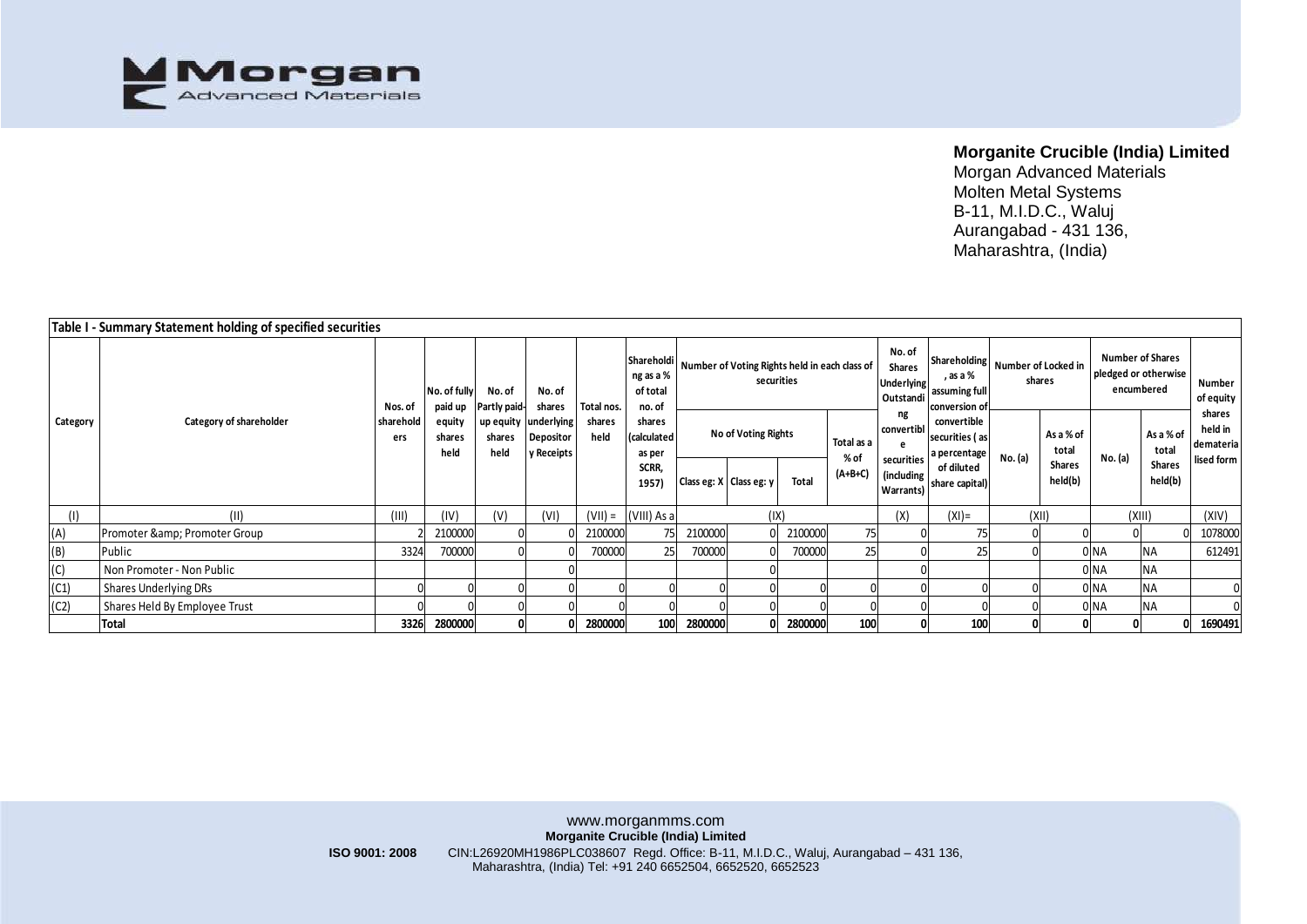

|                | Table II - Statement showing shareholding pattern of the Promoter and Promoter Group |            |                  |                                      |                             |                                                           |                              |                                                                                                                                      |                     |                           |            |                    |                                                           |                                               |                                              |                          |                                                               |                          |                                              |
|----------------|--------------------------------------------------------------------------------------|------------|------------------|--------------------------------------|-----------------------------|-----------------------------------------------------------|------------------------------|--------------------------------------------------------------------------------------------------------------------------------------|---------------------|---------------------------|------------|--------------------|-----------------------------------------------------------|-----------------------------------------------|----------------------------------------------|--------------------------|---------------------------------------------------------------|--------------------------|----------------------------------------------|
|                |                                                                                      |            | Nos. of          | No. of fully Partly paid-<br>paid up |                             | No. of<br>shares<br>underlying<br>Depositor<br>y Receipts | Total nos.<br>shares<br>held | Shareholdi Number of Voting Rights held in each class of<br>ng %<br>calculated<br>as per<br>SCRR,<br>1957 As a<br>% of<br>$(A+B+C2)$ |                     |                           | securities |                    | No. of<br><b>Shares</b><br><b>Underlying</b><br>Outstandi | , as a %<br>assuming full<br>conversion of    | Shareholding   Number of Locked in<br>shares |                          | <b>Number of Shares</b><br>pledged or otherwise<br>encumbered |                          | Number<br>of equity                          |
| Sr No          | Category & Name of the shareholders                                                  | PAN        | sharehold<br>ers | equity<br>shares<br>held             | up equity<br>shares<br>held |                                                           |                              |                                                                                                                                      | No of Voting Rights |                           |            | Total as a<br>% of | ng<br>convertib<br>securities                             | convertible<br>securities (as<br>a percentage | As a % of<br>total<br>No. (a)                |                          | No. (a)                                                       | As a % of<br>total       | shares<br>held in<br>demateria<br>lised form |
|                |                                                                                      |            |                  |                                      |                             |                                                           |                              |                                                                                                                                      |                     | Class eg: X   Class eg: y | Total      | $(A+B+C)$          | (including<br>Warrants)                                   | of diluted<br>share capital)                  |                                              | <b>Shares</b><br>held(b) |                                                               | <b>Shares</b><br>held(b) |                                              |
|                | (1)                                                                                  | (11)       | (III)            | (IV)                                 | (V)                         | (VI)                                                      | $(VII) =$                    | (VIII) As a                                                                                                                          |                     | (IX)                      |            |                    | (X)                                                       | $(XI) =$                                      | (XII)                                        |                          | (XIII)                                                        |                          | (XIV)                                        |
|                | Indian                                                                               |            |                  |                                      |                             |                                                           |                              |                                                                                                                                      |                     |                           |            |                    |                                                           |                                               |                                              |                          |                                                               |                          |                                              |
| (a)            | Individuals / Hindu Undivided Family                                                 |            |                  |                                      |                             |                                                           | $\Omega$                     |                                                                                                                                      |                     |                           | $\Omega$   |                    |                                                           |                                               |                                              |                          | $\Omega$                                                      |                          |                                              |
| (b)            | Central Government / State Government(s)                                             |            |                  |                                      |                             |                                                           |                              |                                                                                                                                      |                     |                           |            |                    |                                                           |                                               |                                              |                          |                                                               |                          |                                              |
| (c)            | Financial Institutions / Banks                                                       |            |                  |                                      |                             |                                                           |                              |                                                                                                                                      |                     |                           |            |                    |                                                           |                                               |                                              |                          | $\Omega$                                                      |                          |                                              |
| (d)            | Any Other (Specify)                                                                  |            |                  |                                      |                             |                                                           |                              |                                                                                                                                      |                     |                           |            |                    |                                                           |                                               |                                              |                          | $\Omega$                                                      |                          |                                              |
|                | Sub Total (A)(1)                                                                     |            |                  |                                      |                             |                                                           |                              |                                                                                                                                      |                     |                           |            |                    |                                                           |                                               |                                              |                          |                                                               |                          |                                              |
| $\overline{2}$ | Foreign                                                                              |            |                  |                                      |                             |                                                           |                              |                                                                                                                                      |                     |                           |            |                    |                                                           |                                               |                                              |                          |                                                               |                          |                                              |
|                | Individuals (Non-Resident Individuals / Foreign                                      |            |                  |                                      |                             |                                                           |                              |                                                                                                                                      |                     |                           |            |                    |                                                           |                                               |                                              |                          |                                                               |                          |                                              |
| (a)            | Individuals)                                                                         |            |                  |                                      |                             |                                                           |                              |                                                                                                                                      |                     |                           |            |                    |                                                           |                                               |                                              |                          |                                                               |                          |                                              |
| (b)            | Government                                                                           |            |                  |                                      |                             |                                                           |                              |                                                                                                                                      |                     |                           |            |                    |                                                           |                                               |                                              |                          |                                                               |                          |                                              |
| (c)            | Institutions                                                                         |            |                  |                                      |                             |                                                           |                              |                                                                                                                                      |                     |                           |            |                    |                                                           |                                               |                                              |                          |                                                               |                          |                                              |
| (d)            | Foreign Portfolio Investor                                                           |            |                  |                                      |                             |                                                           |                              |                                                                                                                                      |                     |                           |            |                    |                                                           |                                               |                                              |                          | $\Omega$                                                      |                          |                                              |
| (e)            | Any Other (Specify)                                                                  |            |                  | 2100000                              |                             |                                                           | 2100000                      | 75                                                                                                                                   | 2100000             |                           | 2100000    | 75                 |                                                           | 75                                            |                                              |                          | $\Omega$                                                      |                          | 1078000                                      |
|                | <b>Bodies Corporate</b>                                                              |            |                  | 2100000                              |                             |                                                           | 2100000                      | 75                                                                                                                                   | 2100000             |                           | 2100000    | 75                 |                                                           | 75                                            |                                              |                          |                                                               |                          | 1078000                                      |
|                | Morganite Crucible Limited                                                           | AAFCM2592M |                  | 1078000                              |                             |                                                           | 1078000                      | 38.5                                                                                                                                 | 1078000             |                           | 1078000    | 38.5               |                                                           | 38.5                                          |                                              |                          |                                                               |                          | 1078000                                      |
|                | Morgan Terrassen Bv                                                                  | AAJCM1980D |                  | 1022000                              |                             |                                                           | 1022000                      | 36.5                                                                                                                                 | 1022000             |                           | 1022000    | 36.5               |                                                           | 36.5                                          |                                              |                          |                                                               |                          |                                              |
|                | Sub Total (A)(2)                                                                     |            |                  | 2100000                              |                             |                                                           | 2100000                      | 75                                                                                                                                   | 2100000             |                           | 2100000    | 75                 |                                                           | 75                                            |                                              |                          |                                                               |                          | 1078000                                      |
|                | <b>Total Shareholding Of Promoter And Promoter Group</b>                             |            |                  |                                      |                             |                                                           |                              |                                                                                                                                      |                     |                           |            |                    |                                                           |                                               |                                              |                          |                                                               |                          |                                              |
|                | $(A) = (A)(1)+(A)(2)$                                                                |            |                  | 2100000                              | 0                           |                                                           | 2100000                      |                                                                                                                                      | 75 2100000          |                           | 2100000    | 75                 |                                                           | 75                                            |                                              | 0                        |                                                               |                          | 1078000                                      |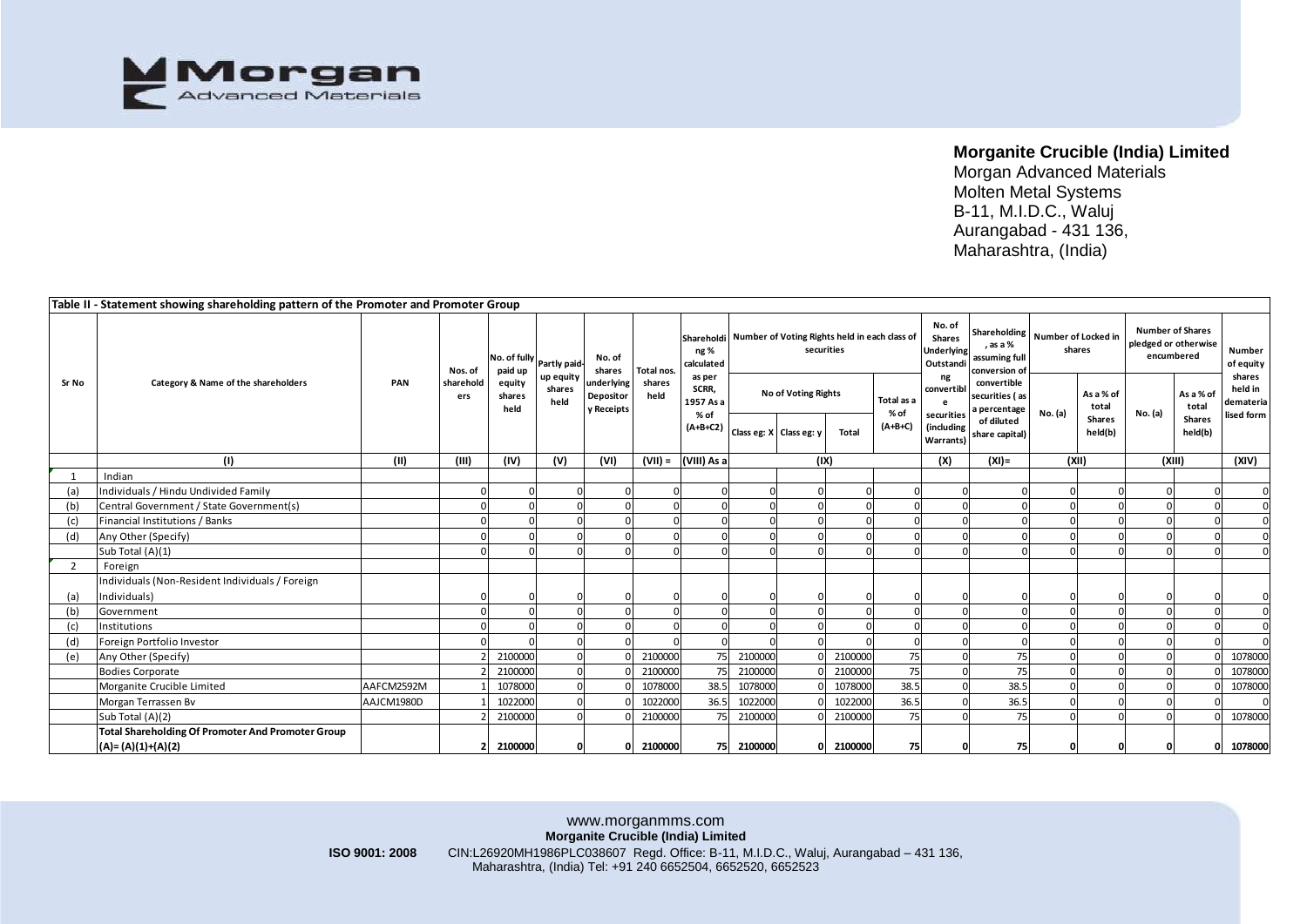

|              |                                                                              |      |              |                         |                |                      |              |                    |                                                             |                         |            |            |                         |                                |                               | Maharashtra, (India)   |                      |                         |              |
|--------------|------------------------------------------------------------------------------|------|--------------|-------------------------|----------------|----------------------|--------------|--------------------|-------------------------------------------------------------|-------------------------|------------|------------|-------------------------|--------------------------------|-------------------------------|------------------------|----------------------|-------------------------|--------------|
|              |                                                                              |      |              |                         |                |                      |              |                    |                                                             |                         |            |            |                         |                                |                               |                        |                      |                         |              |
|              |                                                                              |      |              |                         |                |                      |              |                    |                                                             |                         |            |            |                         |                                |                               |                        |                      |                         |              |
|              | Table III - Statement showing shareholding pattern of the Public shareholder |      |              |                         |                |                      |              |                    |                                                             |                         |            |            |                         |                                |                               |                        |                      |                         |              |
|              |                                                                              |      |              |                         |                |                      | Total nos.   | Shareholdi<br>ng % |                                                             |                         |            |            | No. of<br><b>Shares</b> | Shareholding                   |                               |                        |                      | <b>Number of Shares</b> |              |
|              |                                                                              |      |              |                         |                | No. of               |              |                    | Number of Voting Rights held in each class of<br>securities |                         |            |            | Underlying              | , as a %                       | Number of Locked in<br>shares |                        | pledged or otherwise |                         | Number       |
|              |                                                                              |      | Nos. of      | No. of fully<br>paid up | Partly paid-   |                      |              | alculated:         |                                                             |                         |            |            | Outstandi               | assuming full<br>conversion of |                               |                        | encumbered           |                         | of equity    |
| Sr No        | Category & Name of the shareholders                                          | PAN  | sharehold    | equity                  | up equity      | shares<br>underlying | shares       | as per             |                                                             |                         |            |            | ng                      | convertible                    |                               |                        |                      |                         | shares       |
|              |                                                                              |      | ers          | shares                  | shares<br>held | Depository           | held         | SCRR,<br>1957 As a | <b>No of Voting Rights</b>                                  |                         | Total as a | convertibl | securities (as          |                                | As a % of                     |                        | As a % of            | held in<br>demateria    |              |
|              |                                                                              |      |              | held                    |                | Receipts             |              | % of               |                                                             |                         |            | % of       | securities              | a percentage                   | No. (a)                       | total<br><b>Shares</b> | No. (a)              | total<br>Shares         | lised form   |
|              |                                                                              |      |              |                         |                |                      |              | $(A+B+C2)$         |                                                             | Class eg: X Class eg: y | Total      | (A+B+C)    | (including              | of diluted<br>share capital)   |                               | held(b)                |                      | held(b)                 |              |
|              |                                                                              |      |              |                         |                |                      |              |                    |                                                             |                         |            |            | Warrants)               |                                |                               |                        |                      |                         |              |
|              | (1)                                                                          | (II) | (III)        | (IV)                    | (v)            | (VI)                 | $(VII) =$    | (VIII) As a        | (IX)                                                        |                         |            |            | (X)                     | $(XI) =$                       | (XII)                         |                        | (XIII)               |                         | (XIV)        |
| $\mathbf{1}$ | Institutions                                                                 |      |              |                         |                |                      |              |                    |                                                             |                         |            |            |                         |                                |                               |                        |                      |                         |              |
| (a)          | Mutual Fund                                                                  |      |              | $\Omega$                |                |                      |              |                    |                                                             | $\Omega$                |            |            |                         |                                | $\Omega$                      |                        | 0 NA                 | NA                      | $\mathbf{o}$ |
| (b)          | Venture Capital Funds                                                        |      |              | $\Omega$                | $\Omega$       |                      |              |                    |                                                             |                         |            |            |                         |                                | $\Omega$                      |                        | <b>NA</b>            | NA                      | $\mathbf{o}$ |
| (c)          | Alternate Investment Funds                                                   |      |              | $\Omega$                | $\Omega$       |                      |              |                    | $\Omega$                                                    | $\Omega$                |            | C          |                         |                                | $\Omega$                      |                        | <b>NA</b>            | <b>NA</b>               | $\circ$      |
| (d)          | Foreign Venture Capital Investors                                            |      |              | $\Omega$                | $\Omega$       |                      |              |                    |                                                             |                         |            |            | $\Omega$                |                                | $\Omega$                      |                        | 0 NA                 | <b>NA</b>               | $\circ$      |
| (e)          | Foreign Portfolio Investor                                                   |      |              | 34088                   | $\Omega$       |                      | 34088        | 1.2174             | 34088                                                       |                         | 34088      | 1.2174     | $\Omega$                | 1.2174                         | $\circ$                       |                        | 0 <sub>NA</sub>      | <b>NA</b>               | 34088        |
| (f)          | Financial Institutions / Banks                                               |      |              | 600                     | $\Omega$       |                      | 600          | 0.0214             | 600                                                         |                         | 600        | 0.0214     | $\Omega$                | 0.0214                         | $\Omega$                      |                        | 0 <sub>NA</sub>      | <b>NA</b>               | 100          |
| (g)          | <b>Insurance Companies</b>                                                   |      |              | $\Omega$                | $\Omega$       |                      |              |                    | $\Omega$                                                    | $\Omega$                | $\Omega$   | $\Omega$   | $\Omega$                |                                | $\Omega$                      |                        | 0 <sub>NA</sub>      | <b>NA</b>               | $\mathbf{o}$ |
| (h)          | Provident Funds/ Pension Funds                                               |      | $\Omega$     | $\Omega$                | $\Omega$       | $\Omega$             |              |                    | $\Omega$                                                    | $\Omega$                | $\Omega$   | $\Omega$   | $\Omega$                |                                | $\Omega$                      |                        | 0 <sub>NA</sub>      | <b>NA</b>               | $\circ$      |
| (i)          | Any Other (Specify)                                                          |      | $\Omega$     |                         | $\Omega$       |                      |              |                    |                                                             | $\Omega$                |            |            | $\Omega$                |                                | $\Omega$                      |                        | 0 <sub>NA</sub>      | <b>NA</b>               | $\Omega$     |
|              | Sub Total (B)(1)                                                             |      |              | 34688                   | $\Omega$       |                      | 34688        | 1.2389             | 34688                                                       | $\mathbf{o}$            | 34688      | 1.2389     | $\Omega$                | 1.2389                         | $\Omega$                      |                        | 0 NA                 | <b>NA</b>               | 34188        |
|              | Central Government/ State                                                    |      |              |                         |                |                      |              |                    |                                                             |                         |            |            |                         |                                |                               |                        |                      |                         |              |
| 2            | Government(s)/ President of India                                            |      |              |                         |                |                      |              |                    |                                                             |                         |            | $\Omega$   | $\Omega$                |                                |                               |                        |                      |                         |              |
|              | Sub Total (B)(2)                                                             |      | $\mathbf{0}$ | ol                      | $\Omega$       | ol                   | <sup>o</sup> | C                  | $\Omega$                                                    | o                       | $\Omega$   |            |                         | $\Omega$                       | $\Omega$                      |                        | 0 <sub>NA</sub>      | <b>NA</b>               | ol           |
| $\mathbf{B}$ | Non-Institutions                                                             |      |              | $\Omega$                | $\Omega$       |                      |              |                    |                                                             |                         |            |            |                         |                                | $\Omega$                      |                        |                      |                         |              |
| (a)          | Individuals<br>i. Individual shareholders holding nominal                    |      |              |                         |                |                      |              |                    |                                                             |                         |            |            |                         |                                |                               |                        | NA                   | NA                      |              |
|              | share capital up to Rs. 2 lakhs.                                             |      | 3040         | 599343                  | $\Omega$       |                      | 599343       | 21.4051            | 599343                                                      | $\Omega$                | 599343     | 21.4051    |                         | 21.4051                        | $\Omega$                      |                        | 0 NA                 | <b>NA</b>               | 512534       |
|              | ii. Individual shareholders holding nominal                                  |      |              |                         |                |                      |              |                    |                                                             |                         |            |            |                         |                                |                               |                        |                      |                         |              |
|              | share capital in excess of Rs. 2 lakhs.                                      |      |              |                         |                |                      |              |                    |                                                             |                         |            |            |                         |                                |                               |                        | 0 <sub>NA</sub>      | <b>NA</b>               | $\mathbf{o}$ |
| (b)          | NBFCs registered with RBI                                                    |      | $\Omega$     | $\Omega$                | $\Omega$       |                      |              |                    | $\Omega$                                                    | $\Omega$                |            | $\Omega$   | $\Omega$                | $\Omega$                       | $\Omega$                      |                        | 0 NA                 | <b>NA</b>               | $\mathbf{o}$ |
| (c)          | <b>Employee Trusts</b>                                                       |      |              |                         |                |                      |              |                    |                                                             | $\Omega$                |            |            |                         |                                | $\Omega$                      |                        | 0 NA                 | NA.                     | $\circ$      |
|              | Overseas Depositories (holding DRs)                                          |      |              |                         |                |                      |              |                    |                                                             |                         |            |            |                         |                                |                               |                        |                      |                         |              |
| (d)          | (balancing figure)                                                           |      |              |                         |                |                      |              |                    |                                                             |                         |            |            |                         |                                |                               |                        | 0 <sub>NA</sub>      | <b>NA</b>               | $\Omega$     |
| (e)          | Any Other (Specify)                                                          |      | 280          | 65969                   | $\Omega$       |                      | 65969        | 2.356              | 65969                                                       | $\Omega$                | 65969      | 2.356      | $\Omega$                | 2.356                          | $\Omega$                      |                        | 0 NA                 | <b>NA</b>               | 65769        |
|              | Hindu Undivided Family                                                       |      | 108          | 27092                   | $\Omega$       |                      | 27092        | 0.9676             | 27092                                                       |                         | 27092      | 0.9676     | $\Omega$                | 0.9676                         | $\Omega$                      |                        | 0 <sub>NA</sub>      | <b>NA</b>               | 27092        |
|              | Non Resident Indians (Non Repat)                                             |      | 25           | 4291                    | $\Omega$       |                      | 4291         | 0.1533             | 4291                                                        |                         | 4291       | 0.1533     | $\Omega$                | 0.1533                         | $\Omega$                      |                        | 0 <sub>NA</sub>      | <b>NA</b>               | 4091         |
|              | Non Resident Indians (Repat)                                                 |      | 54           | 7423                    | $\Omega$       |                      | 7423         | 0.2651             | 7423                                                        |                         | 7423       | 0.2651     | $\Omega$                | 0.2651                         | $\Omega$                      |                        | <b>NA</b>            | <b>NA</b>               | 7423         |
|              | <b>Clearing Member</b>                                                       |      | 40           | 10507                   |                |                      | 10507        | 0.3753             | 10507                                                       |                         | 10507      | 0.3753     |                         | 0.3753                         |                               |                        | <b>NA</b>            | <b>NA</b>               | 10507        |
|              | <b>Bodies Corporate</b>                                                      |      | 53           | 16656                   |                |                      | 16656        | 0.5949             | 16656                                                       |                         | 16656      | 0.5949     |                         | 0.5949                         |                               |                        | <b>NA</b>            | NΑ                      | 16656        |
|              | Sub Total (B)(3)                                                             |      | 3320         | 665312                  | $\Omega$       |                      | 665312       | 23.7611            | 665312                                                      |                         | 665312     | 23.7611    |                         | 23.7611                        | $\Omega$                      |                        | 0 NA                 | <b>NA</b>               | 578303       |
|              | <b>Total Public Shareholding (B)=</b>                                        |      |              |                         |                |                      |              |                    |                                                             |                         |            |            |                         |                                |                               |                        |                      |                         |              |
|              | $(B)(1)+(B)(2)+(B)(3)$                                                       |      | 3324         | 700000                  | C              |                      | 700000       | 25                 | 700000                                                      | $\mathbf{o}$            | 700000     | 25         |                         | 25                             | C                             |                        | 0 NA                 | <b>NA</b>               | 612491       |
|              |                                                                              |      |              |                         |                |                      |              |                    |                                                             |                         |            |            |                         |                                |                               |                        |                      |                         |              |